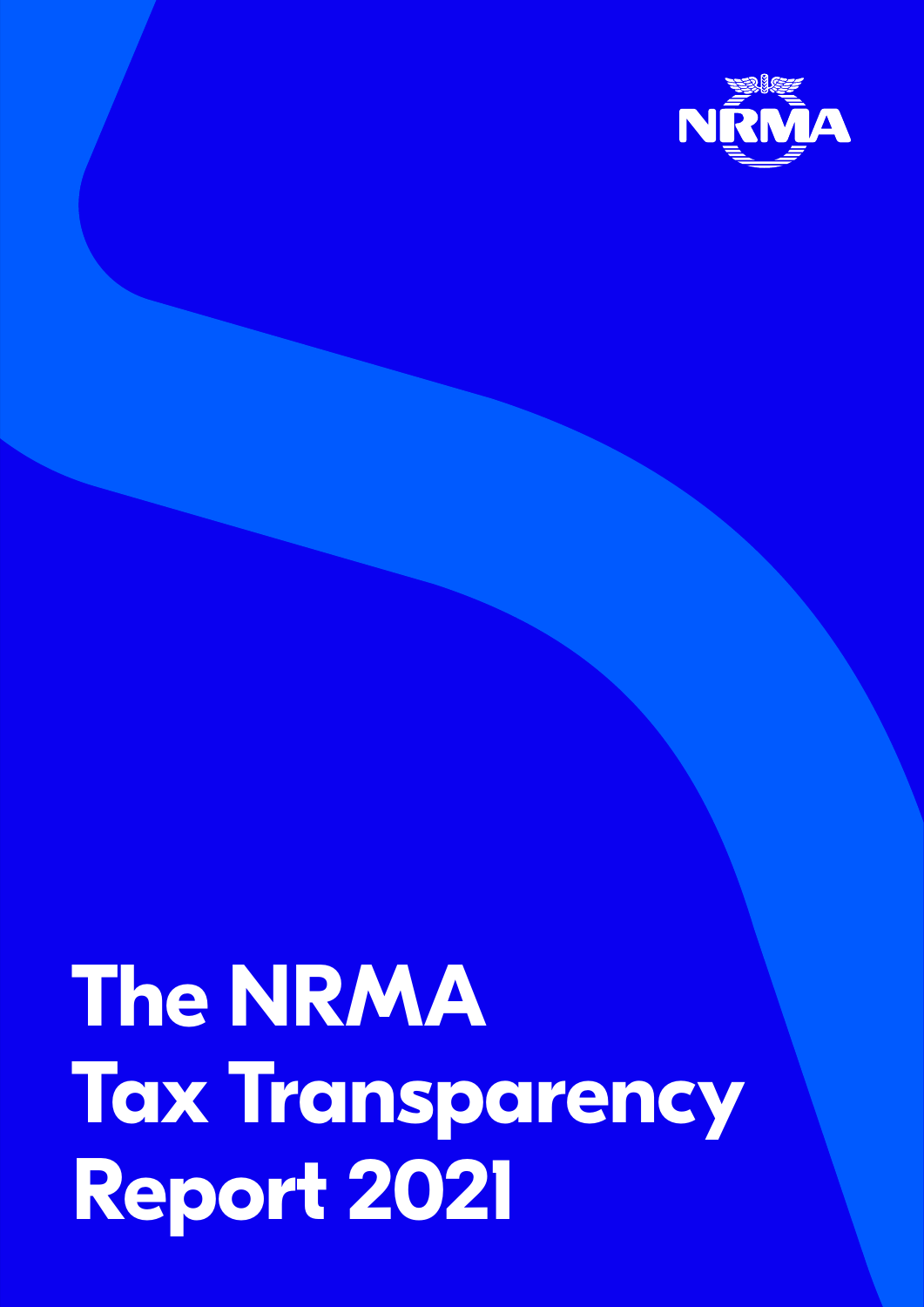### **Contents**

| ۱. | A message from the Chief Financial Officer                                    | $\mathbf{3}$   |
|----|-------------------------------------------------------------------------------|----------------|
| 2. | <b>Tax policy, strategy and governance</b>                                    | 4              |
|    | Our engagement with revenue authorities<br>2.1                                | $\overline{4}$ |
|    | 2.2 International related party dealings                                      | $\overline{4}$ |
| 3. | The NRMA 2021 annual tax position                                             | 5              |
|    | 3.1 A reconciliation of accounting profit to income tax expense               | 5              |
|    | 3.2 A reconciliation of income tax expense to current year income tax payable | 6              |
|    | 3.3 A reconciliation of income tax payable                                    | $\overline{7}$ |
| 4. | <b>Total tax contribution of the NRMA</b>                                     | 8              |
| 5. | ATO's tax transparency disclosures                                            | 10             |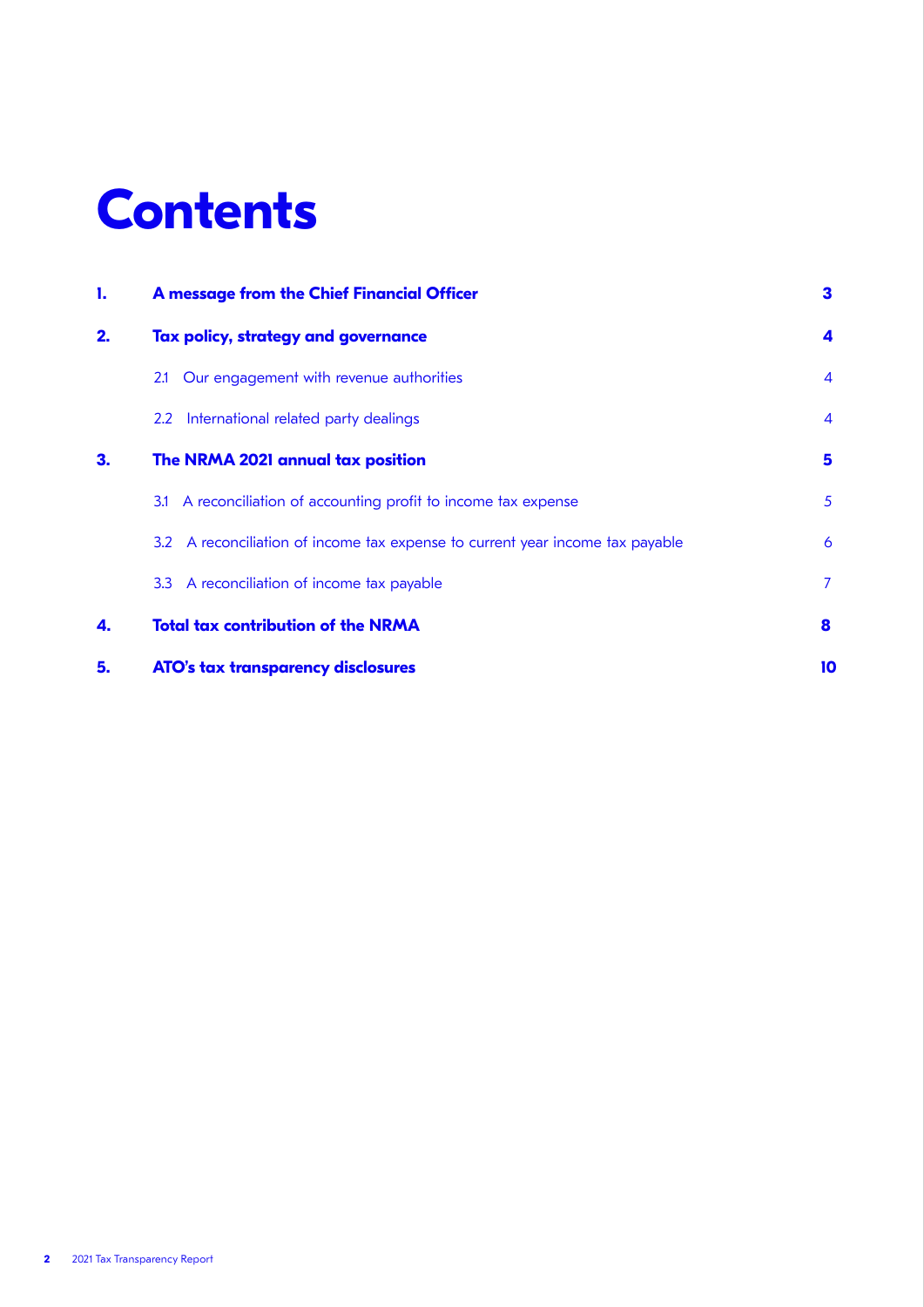# **1. A message from the Chief Financial Officer**

On behalf of the Board of Directors, I am pleased to present the 2021 Tax Transparency Report for the National Roads and Motorists' Association Limited (the NRMA).

Our common purpose has always been to keep people moving through our core motoring services. After 100 years of pursuing our mission to help and to keep Australians moving, we're looking to the future and beginning to shape what the next 100 years will look like. Our focus has evolved to encompass the journey and destination through leisure, transport and tourism. Our purpose today is to provide the freedom to move, explore and connect with people and places for a brighter shared future.

The NRMA remains focused on complying with legislative and regulatory requirements in accordance with our Risk Appetite Statement, and is committed to meeting all tax compliance obligations and being open, transparent and cooperative about our tax affairs.

This report is based on the principles outlined in the Board of Taxation's Voluntary Tax Transparency Code and for the year ended 30 June 2021 we present:

- Our approach to tax policy, strategy and governance
- Reconciliations of income tax expense, effective tax rate and income tax payable
- Our tax contribution to the community

**Michael Gabriel**  Chief Financial Officer

May 2022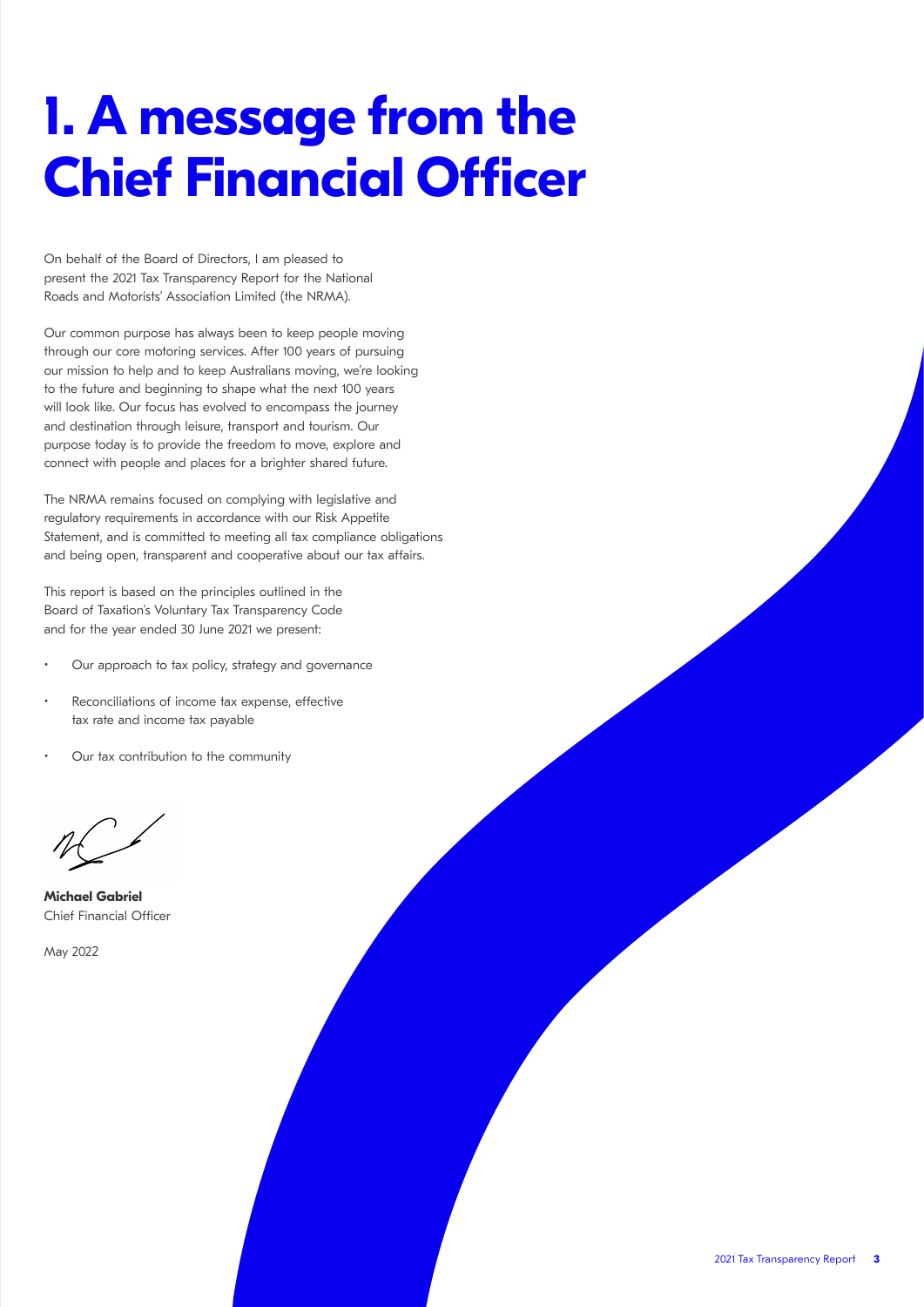# **2. Tax policy, strategy and governance**

The NRMA is a purpose-led organisation with a focus on creating shared value for Members, customers and the wider community. As a community focused Mutual, we approach our tax obligations with integrity and transparency.

Our Tax Policy sets out clear principles for managing tax risk. The Board of Directors (the Board) has approved this document and it is reviewed every two years.

The key principles of our Tax Policy are:

- The NRMA has no appetite for tax outcomes which contravene the spirit of the law
- The tax legislation will be applied within the spirit and policy intent of the law
- Community and Member responsibilities must be balanced
- Dealings with revenue authorities will be approached in an open and transparent manner

The NRMA Tax Management Framework (TMF) provides further detail on how tax risk will be identified, quantified and managed.

The key principles of the NRMA TMF are:

- The identification, measurement and management of tax risks will be in accordance with the Group Risk Management Framework
- Tax processes and controls are in place to ensure the NRMA pays the right amount of tax
- Tax is included in the internal audit program to ensure relevant processes and controls are appropriately reviewed
- Tax advice from an external advisor will be sought where there is uncertainty on the interpretation or application of the tax legislation

The NRMA Audit and Risk Management Committee (ARMC) is a sub-committee of the Board. Under the Board approved ARMC Charter, the ARMC must approve all tax related policies and controls. There is also regular tax reporting to the ARMC and the full Board.

### **2.1 Our engagement with revenue authorities**

The NRMA engages with the Australian Taxation Office (ATO) and other revenue authorities in an open and transparent manner. The NRMA has received a high level of assurance rating in relation to income tax as part of the ATO's Top 1000 combined assurance program. This means that the ATO has obtained assurance that the NRMA paid the right amount of Australian income tax for the review period. The NRMA is currently engaging with the ATO as part of a GST assurance review for the financial year ended 30 June 2020.

#### **2.2 International related party dealings**

As stated in the NRMA Annual Report 2021, we hold 100% of the shares in a New Zealand entity called NRMA New Zealand Limited (formerly Motoka Rentals Limited). The licence to operate the Thrifty brand in New Zealand expired on 30 November 2021. As a result, NRMA New Zealand Limited was classified as a discontinued operation in the NRMA Annual Report 2021 as the business is winding down.

The dealings between the Australian business and NRMA New Zealand Limited do not have a material impact on the Australian taxable income of the NRMA. We do not engage in activities in no or low tax jurisdictions.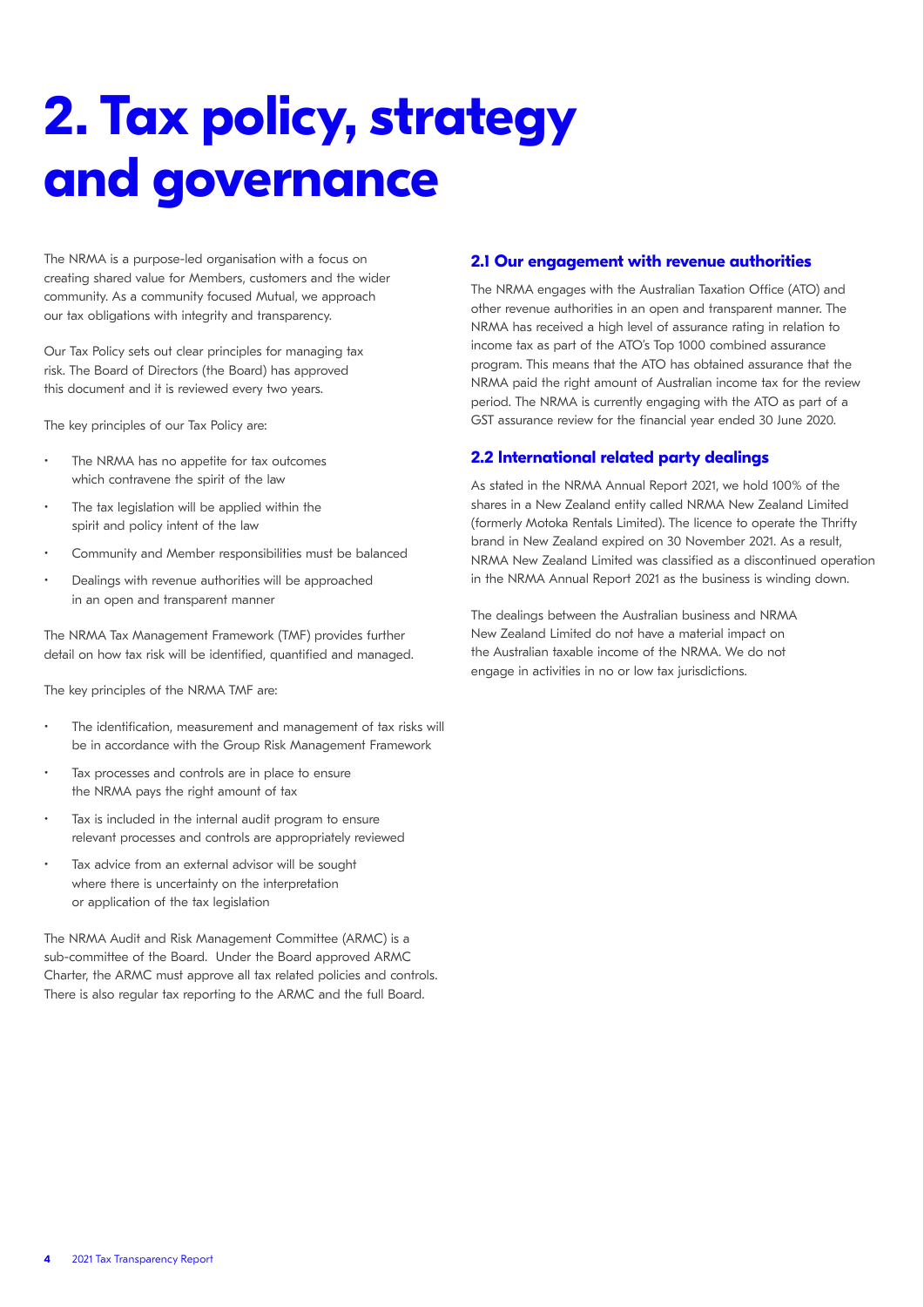## **3. The NRMA 2021 annual tax position**

The NRMA predominantly has operations in Australia. The NRMA and its wholly owned Australian subsidiaries are part of a tax consolidated group under Australian tax law. The NRMA is the head company of the tax consolidated group. The tax consolidated group holds investments in associates and joint ventures which are detailed in the NRMA Annual Report 2021.

We are a Mutual organisation and as such derive income and incur costs in our transactions with Members as owners of the company. These transactions with Members are not subject to company tax.

#### **3.1 A reconciliation of accounting profit to income tax expense**

The below table provides a reconciliation of accounting profit to income tax expense and the effective tax rate (for Australian and global operations) for the NRMA and its controlled entities for the year ended 30 June 2021, as published in the NRMA Annual Report 2021.

Income tax expense is calculated in accordance with Australian Accounting Standards and is calculated by multiplying accounting profit before income tax by the relevant corporate tax rate (30% in Australia), and then adjusting for non-temporary differences.

The effective tax rate is calculated as income tax expense divided by accounting profit before tax.

|                                                                       | 2021<br><b>SOOO</b> | 2020<br>\$000 |
|-----------------------------------------------------------------------|---------------------|---------------|
| Accounting profit / (loss) before tax from continuing operations      | 51,651              | (41,095)      |
| Profit / (loss) before tax from a discontinued operation <sup>1</sup> | 19,867              | (45,890)      |
| Accounting profit / (loss) before income tax                          | 71,518              | (86,985)      |
| Income tax expense / (benefit) calculated at 30% (2020: 30%)          | 21,455              | (26,096)      |
| Tax effect of permanent differences:                                  |                     |               |
| Tax offsets $2$                                                       | (3,581)             | (1,663)       |
| Non-assessable net mutual benefit <sup>3</sup>                        | (6,047)             | (6,158)       |
| Derecognition of deferred tax asset                                   | 7,634               | 0             |
| Non-deductible capital losses                                         | 2,068               | 0             |
| Non-deductible asset impairments and carrying value adjustments       | 4,229               | 3,202         |
| Non-deductible acquisition related costs                              | 1,216               | 1,524         |
| Non-assessable accounting income                                      | $\mathbf o$         | (945)         |
| Other                                                                 | 25                  | 673           |
| Adjustment recognised in the current year in relation to:             |                     |               |
| - the current tax of prior years                                      | (2,346)             | (3,218)       |
| - the deferred tax of prior years                                     | 1,949               | 2,216         |
| <b>Total tax expense</b>                                              | 26,602              | (30, 465)     |
| Effective tax rate (for Australian operations)                        | 26.5%               | 0.0%          |
| <b>Effective tax rate (for Global operations)</b>                     | 37.2%               | 0.0%          |

1 The investment in the Tuckerbox Hotel Trust and the NZ entity NRMA New Zealand Limited have been classified as discontinued operations.

2 Tax offsets represent franking credits from dividends the NRMA has received. The franking credits represent income tax already paid by Australian resident companies.

3 This amount represents transactions with Members which are not subject to company tax.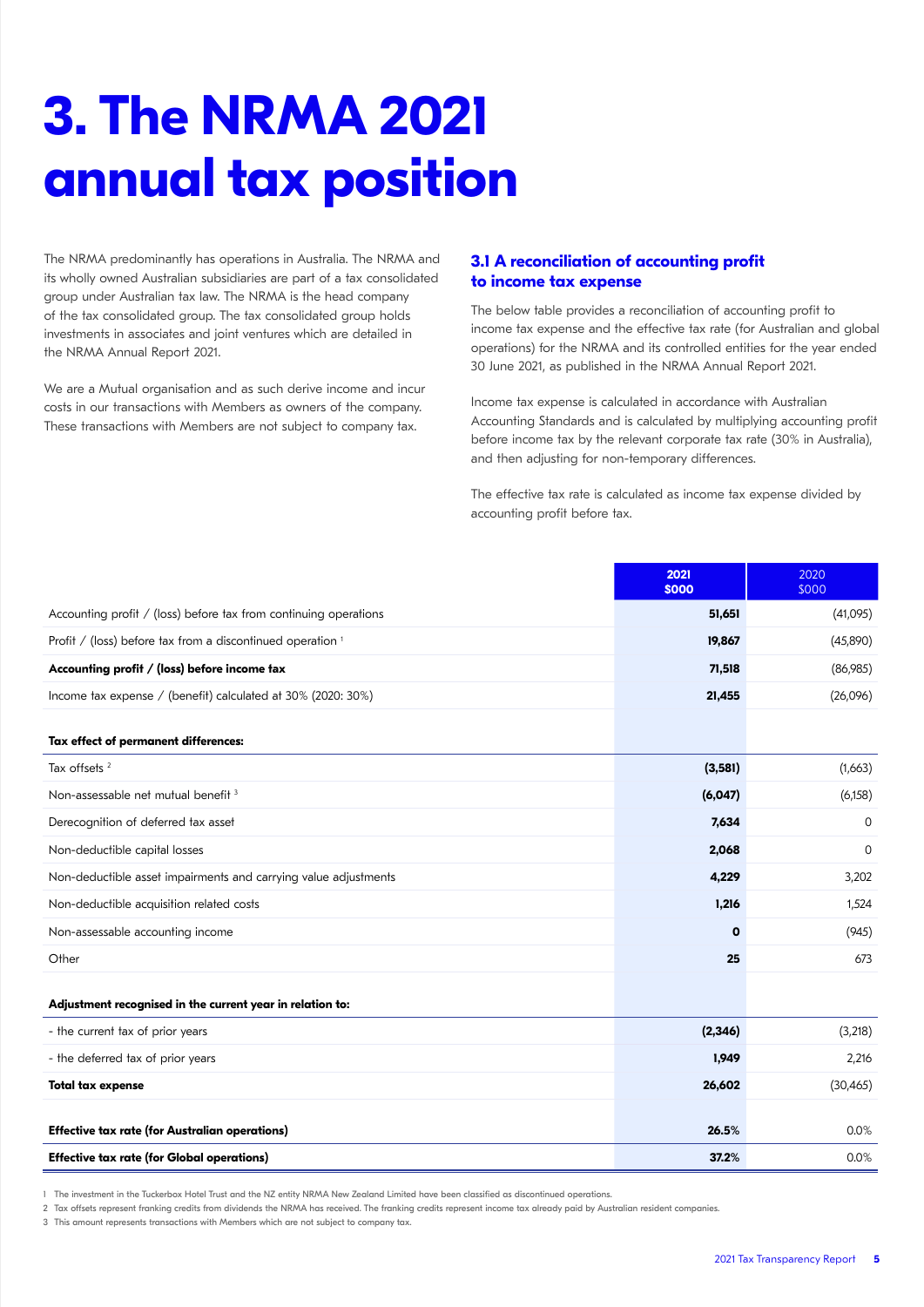### **3.2 A reconciliation of income tax expense to current year income tax payable**

The below table provides a reconciliation of income tax expense to current year income tax payable for the NRMA for the year ended 30 June 2021.

|                                                                   | 2021<br><b>SOOO</b> | 2020<br>\$000 |
|-------------------------------------------------------------------|---------------------|---------------|
| Total tax expense on profit before income tax                     | 26,602              | (30, 465)     |
| Adjustments relating to prior years                               | 2,346               | 3,218         |
| Timing differences recognised in deferred tax                     |                     |               |
| Trade and other receivables                                       | 1,039               | 894           |
| Financial assets at fair value through profit or loss             | (14,969)            | 9,084         |
| Financial assets at fair value through other comprehensive income | $\mathbf o$         | (111)         |
| Equity accounted investments                                      | (11,001)            | 8,388         |
| Property, plant and equipment                                     | (1, 560)            | 14,790        |
| Intangibles                                                       | 105                 | 4,384         |
| Investment property                                               | ı                   | $\mathbf 0$   |
| Defined benefit asset                                             | (6)                 | (82)          |
| Lease liability                                                   | (8, 448)            | 73,189        |
| Trade and other payables                                          | 2,403               | 213           |
| Provisions                                                        | (174)               | 306           |
| Tax losses                                                        | (2,683)             | 2,282         |
| $Right - of - use assets$                                         | 8,983               | (79, 898)     |
| Other assets and liabilities                                      | (860)               | (473)         |
|                                                                   | (27,170)            | 32,966        |
| Current year income tax payable                                   | 1,778               | 5,719         |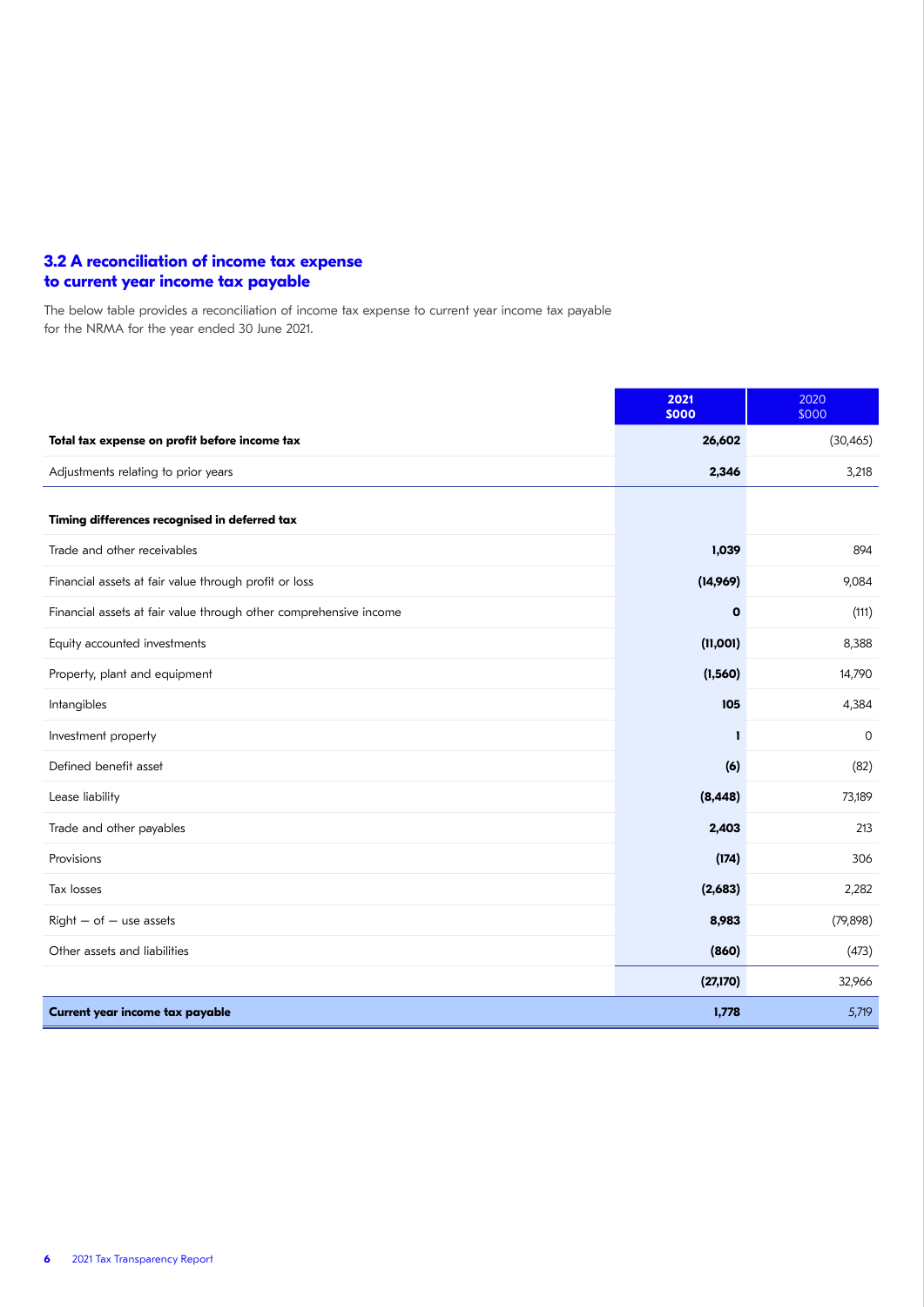### **3.3 A reconciliation of income tax payable**

The below table provides a reconciliation of income tax payable as at 30 June 2021 per the consolidated balance sheet in the NRMA Annual Report 2021.

|                                                            | 2021<br><b>SOOO</b> | 2020<br>\$000 |
|------------------------------------------------------------|---------------------|---------------|
| Income tax payable at beginning of financial year          | 872                 | 15,349        |
| Less: income tax paid during the year                      | (4,038)             | (16, 579)     |
| Less: adjustment relating to prior income years            | (5,674)             | (3,617)       |
| Add: income tax payable for current financial year         | 1,777               | 5,719         |
| Income fax payable / (receivable) af end of financial year | (7,063)             | 872           |

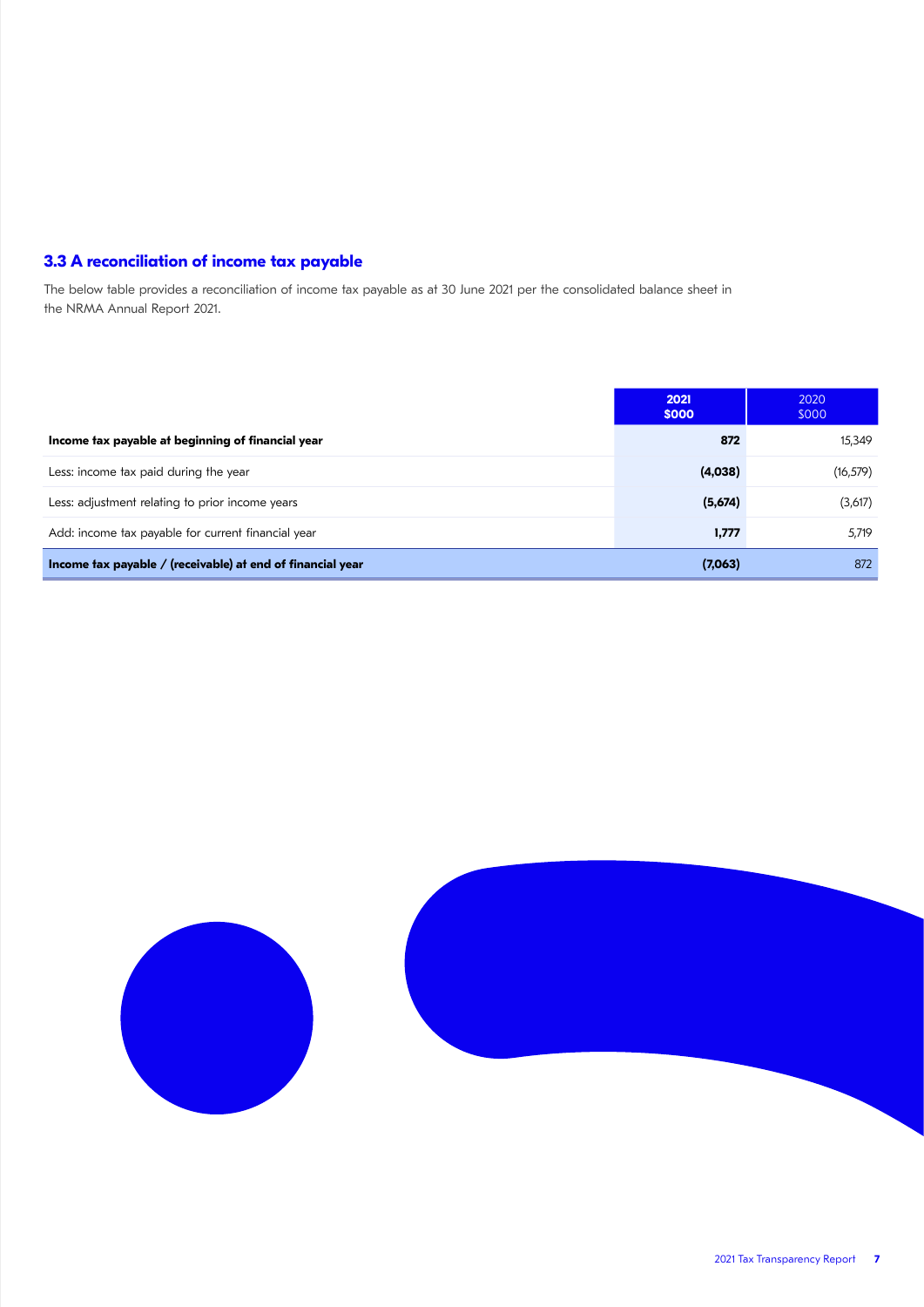# **4. Total tax contribution of the NRMA**

The below tables and diagrams detail the types of taxes paid and collected by the NRMA to Australian and New Zealand revenue authorities in relation to the 2021 financial year. The majority of these taxes are paid in Australia.

#### **Taxes paid by the NRMA**

|                                   | 2021<br><b>Sm</b> | 2020<br>$\mathsf{Sm}$ |
|-----------------------------------|-------------------|-----------------------|
| Corporate income tax <sup>1</sup> | 4.0               | 16.6                  |
| Payroll tax                       | 8.7               | 10.9                  |
| <b>FBT</b>                        | 0.5               | 1.0                   |
| Stamp duty and land tax           | 0.2               | 1.3                   |
| <b>Total</b>                      | 13.4 <sup>2</sup> | 29.8                  |

1 Corporate income tax paid represents the tax refund for the year ended 30 June 2020 and the income tax

instalments paid during the year ended 30 June 2021.

2 The reduction in total taxes paid since the 2020 financial year is largely due to the impact of COVID 19.



### **Taxes paid by the NRMA - 2021 Taxes paid by the NRMA - 2020**

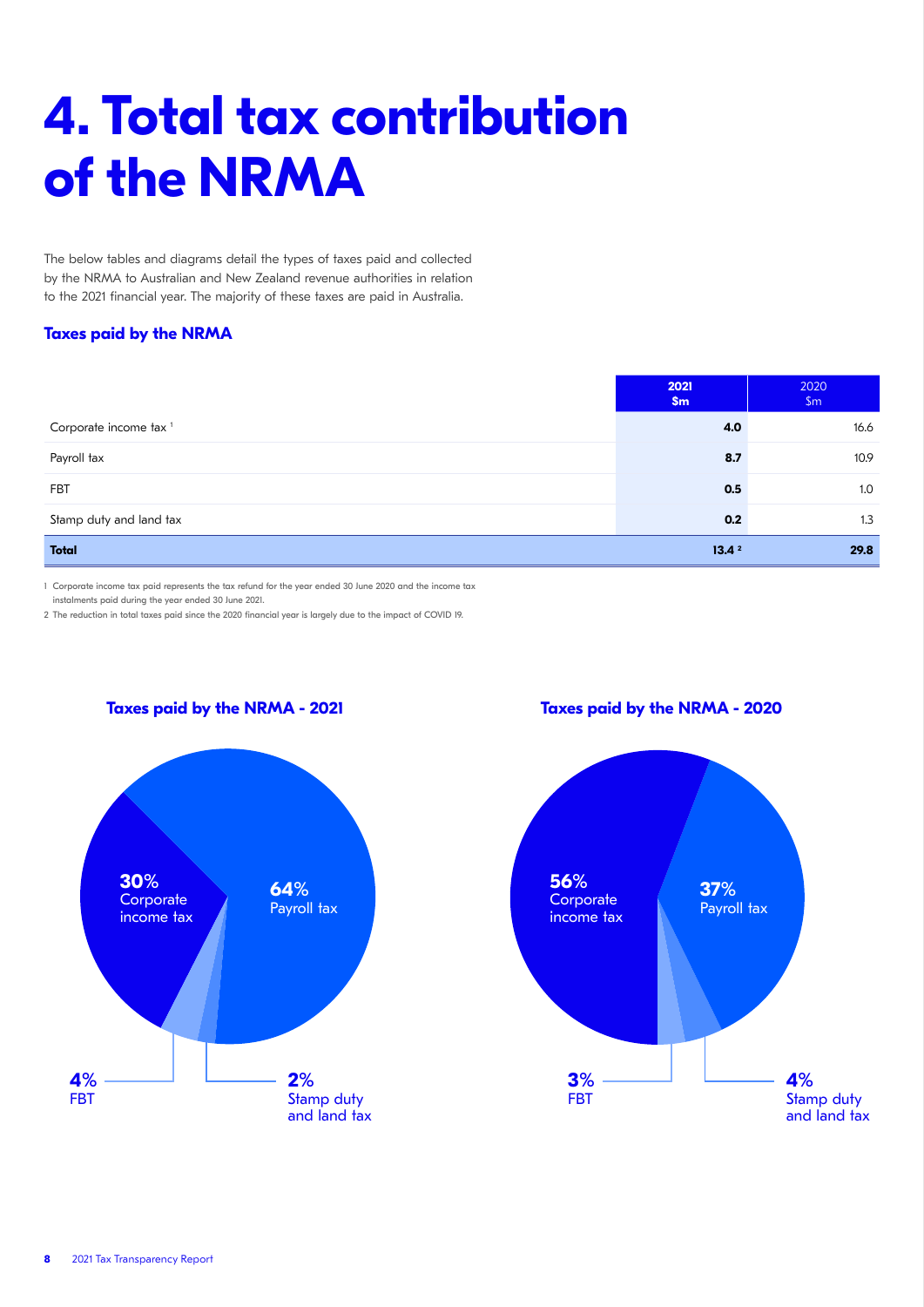### **Taxes collected by the NRMA**

|                      | 2021<br>Sm | 2020<br>$\mathsf{Sm}$ |
|----------------------|------------|-----------------------|
| PAYG withholding     | 42.1       | 53.1                  |
| Net GST <sup>2</sup> | 29.6       | 23.9                  |
| <b>Total</b>         | 71.7       | 77.0                  |

1 The reduction in PAYG withholding taxes collected since the 2020 financial year is largely due to the impact of COVID 19.

2 Net GST represents GST collected on sales less the input tax credits claimed on supplies.



**Taxes collected by the NRMA - 2021 Taxes collected by the NRMA - 2020**

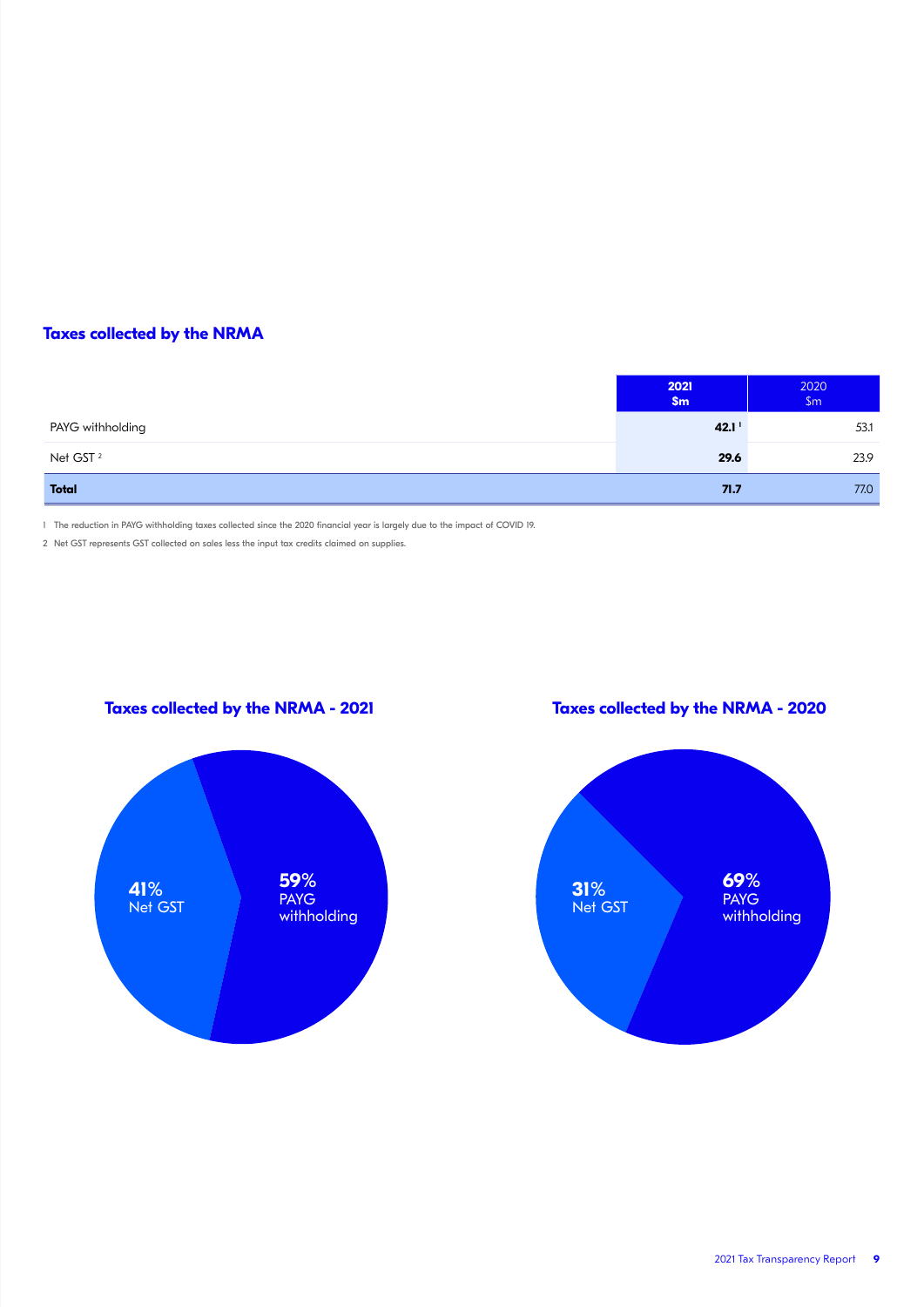# **5. ATO's tax transparency disclosures**

The ATO publishes an annual 'Report of entity tax information' for entities with total income of \$100m or more. The ATO has published the following information for the NRMA relating to the years ended 30 June 2020 and 30 June 2019.

|                | 2020<br><b>AT</b> | 2019        |
|----------------|-------------------|-------------|
| Total income   | 662,674,198       | 706,394,174 |
| Taxable income | 20,318,337        | 68,384,203  |
| Tax payable    | 3,099,199         | 13,662,260  |

Taxable income is calculated based on accounting profit adjusted for allowable temporary and non-temporary differences in accordance with the Australian tax law. The tax payable amount is then determined by multiplying the taxable income by the 30% corporate tax rate, reduced by available tax offsets.